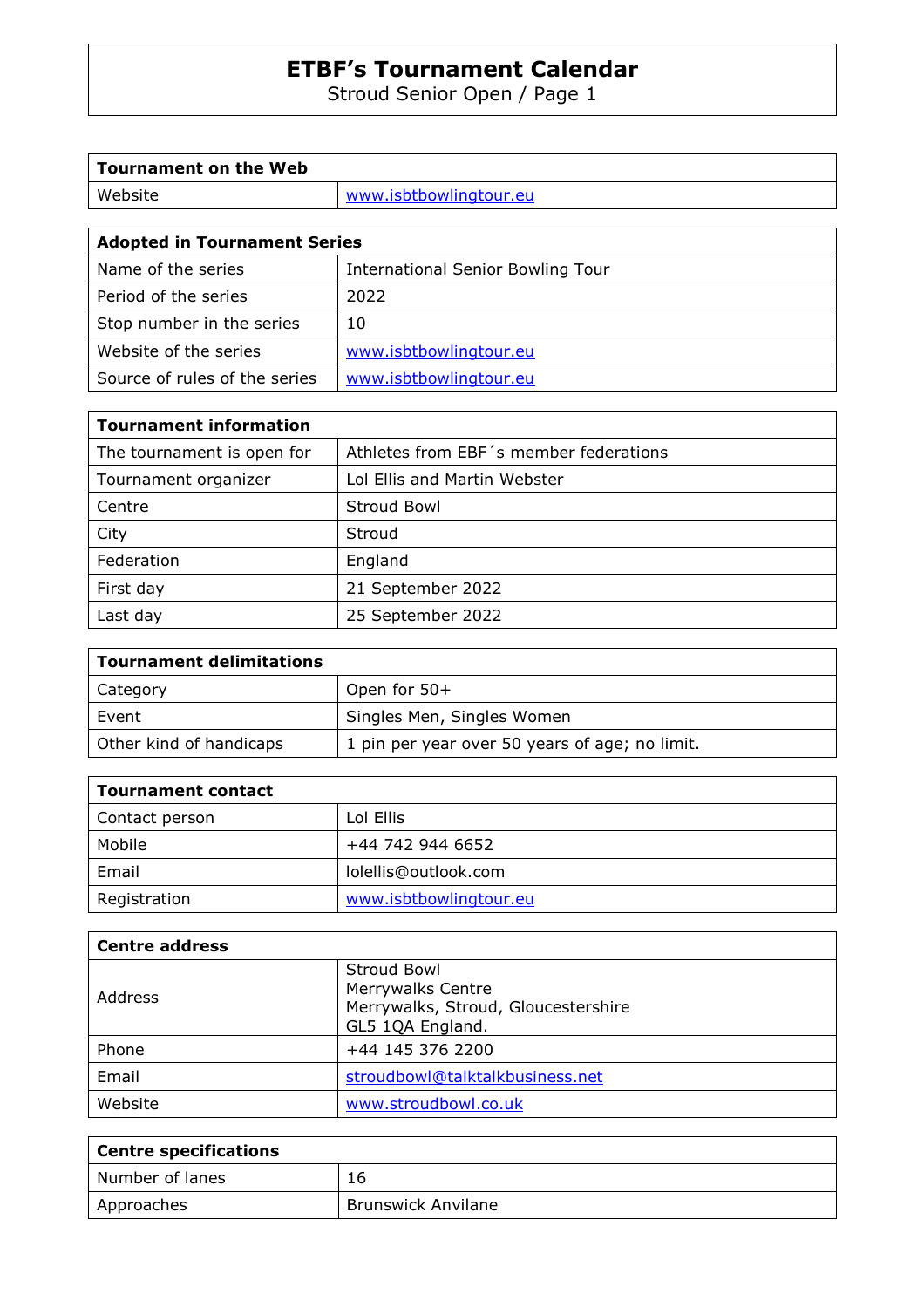Stroud Senior Open / Page 2

| Surfaces     | <b>Brunswick Anvilane</b>    |
|--------------|------------------------------|
| Pin decks    | <b>Brunswick Anvilane</b>    |
| Pin setters  | $GS-X$ 92's                  |
| Pins         | <b>Brunswick Score Kings</b> |
| Score system | <b>Brunswick Vector</b>      |

| <b>Dressing specifications</b> |              |
|--------------------------------|--------------|
| Oil machine                    | Kegel Flex   |
| Oil                            | Fire and Ice |
| Cleaner                        | Defense      |
| Pattern prepared by            | Not informed |
| Dressing done by               | James walker |

| Prize money specifications |       |  |  |
|----------------------------|-------|--|--|
| Prize fund status          | Fixed |  |  |
| Tax on prizes              | No    |  |  |

| Prize money expressed in $\epsilon$ |                    |                      |  |  |
|-------------------------------------|--------------------|----------------------|--|--|
| <b>Position</b>                     | <b>Singles Men</b> | <b>Singles Women</b> |  |  |
| Position 1                          | 1.200              | 600                  |  |  |
| Position 2                          | 750                | 375                  |  |  |
| Position 3                          | 500                | 200                  |  |  |
| Position 4                          | 400                | 120                  |  |  |
| Position 5-10                       | 200                | 80                   |  |  |
| Position 11-18                      | 150                |                      |  |  |
| Position 19-32                      | 120                |                      |  |  |
| <b>Total</b>                        | 6.930              | 1.775                |  |  |

### **Tournament format**

**Qualification**  Entries 6 games

Re-entry 6 games

**Turbo** 

The highest score incl. bonus will count to each series of 6 games

-----------

#### **MEN'S FINAL ROUNDS**

### **28 men will qualify for the Final Round 1**

A: 5-24 in the general qualification standing B: Top 2 in a separate standing for squad 1-5 C: The 2 highest scratch series

D: Top 4 in the Turbo Competition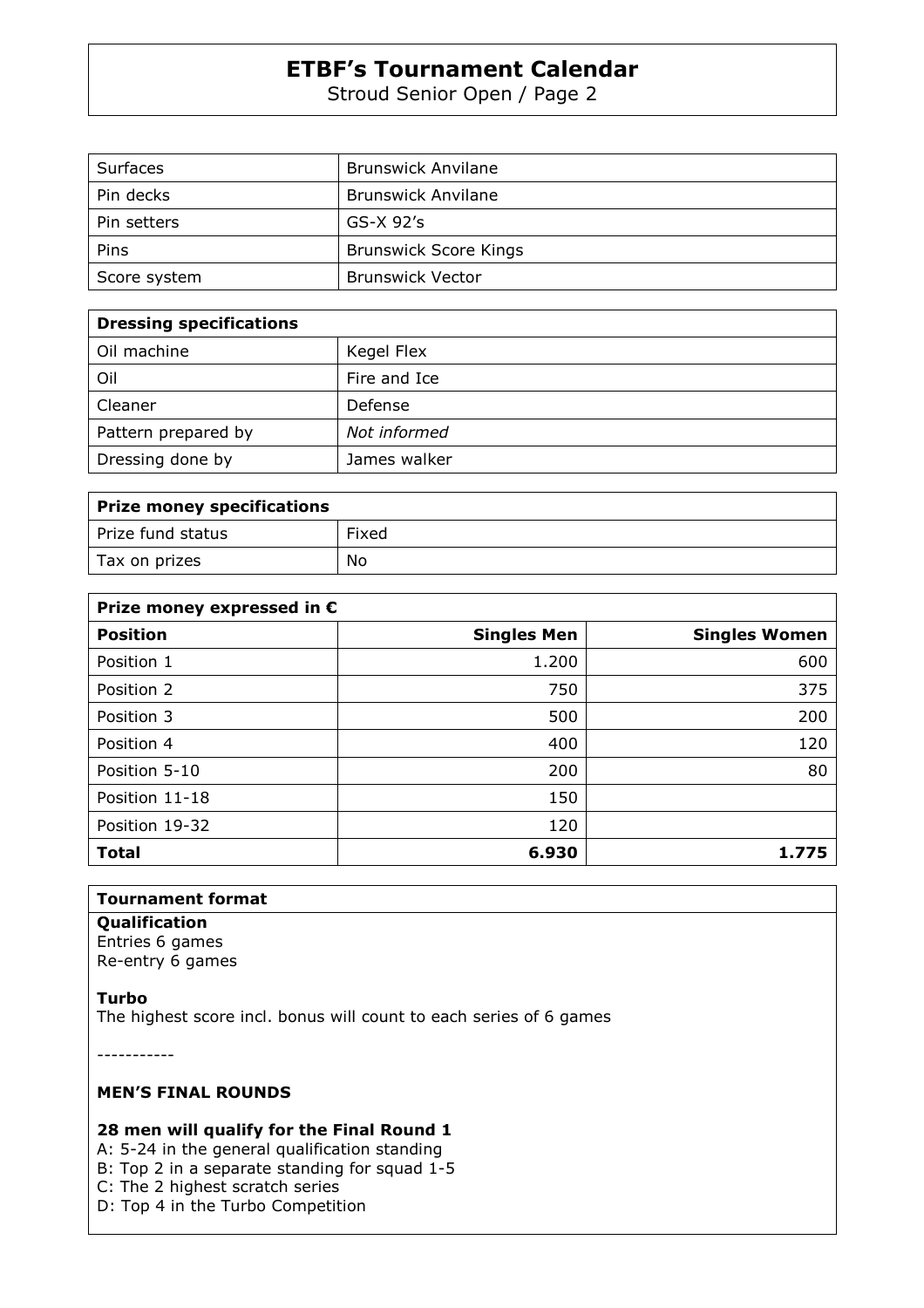Stroud Senior Open / Page 3

The Athletes will qualify in the order A-B-C-D

#### **Final Round 1 Men**

28 athletes will play 4 games starting from scratch Top 14 will qualify for Round 2

#### **Final Round 2 Men**

14 athletes qualified from FR1 + positions 1-4 from general qualification will play 4 games starting from scratch. Top 4 will qualify for Round 3

### **Final Round 3 Men**

4 athletes will bowl one game with the lowest athlete being eliminated 3 athletes will bowl one game with the lowest athlete being eliminated 2 athletes will bowl one game to determine the 2022 Men's Champion

-----------

### **WOMEN'S FINAL ROUNDS**

### **10 women will qualify for the Final Round 1**

A: Top 6 in the general qualification standing B: Top 2 in a separate standing for squad 1-5 C: Top 2 in the Turbo Competition

The Athletes will qualify in the order A-B-C

#### **Final Round 1 Women**

10 athletes will play 4 games starting from scratch Top 4 will qualify for Round 2

#### **Final Round 2 Women**

4 athletes will bowl one game with the lowest athlete being eliminated 3 athletes will bowl one game with the lowest athlete being eliminated 2 athletes will bowl one game to determine the 2022 Women's Champion

#### **Tournament tie rules**

**Qualification and all final rounds excepts Round 3 for Men and Round 2 for Women**  In case of a tie, the athlete with the highest scratch score will be highest ranked. In case of a further tie the athlete with the highest last game scratch will be the highest ranked, then the athlete with the highest second last game scratch etc.

#### **Round 3 for Men and Round 2 for Women**

In case of a tie in any of the stages, a one ball roll-off will be played on a full set of pins, repeated until the tie is broken.

| Lane assignments and lane movements |                                                                      |  |  |
|-------------------------------------|----------------------------------------------------------------------|--|--|
| Lane draws                          | Organizer                                                            |  |  |
| Athletes per pair in squads         | Four                                                                 |  |  |
| Frequency of movement               | Every second game in the qualification<br>Every game in final rounds |  |  |
| Movement method                     | Moving right                                                         |  |  |
| Number of lanes to move             | Three pairs                                                          |  |  |